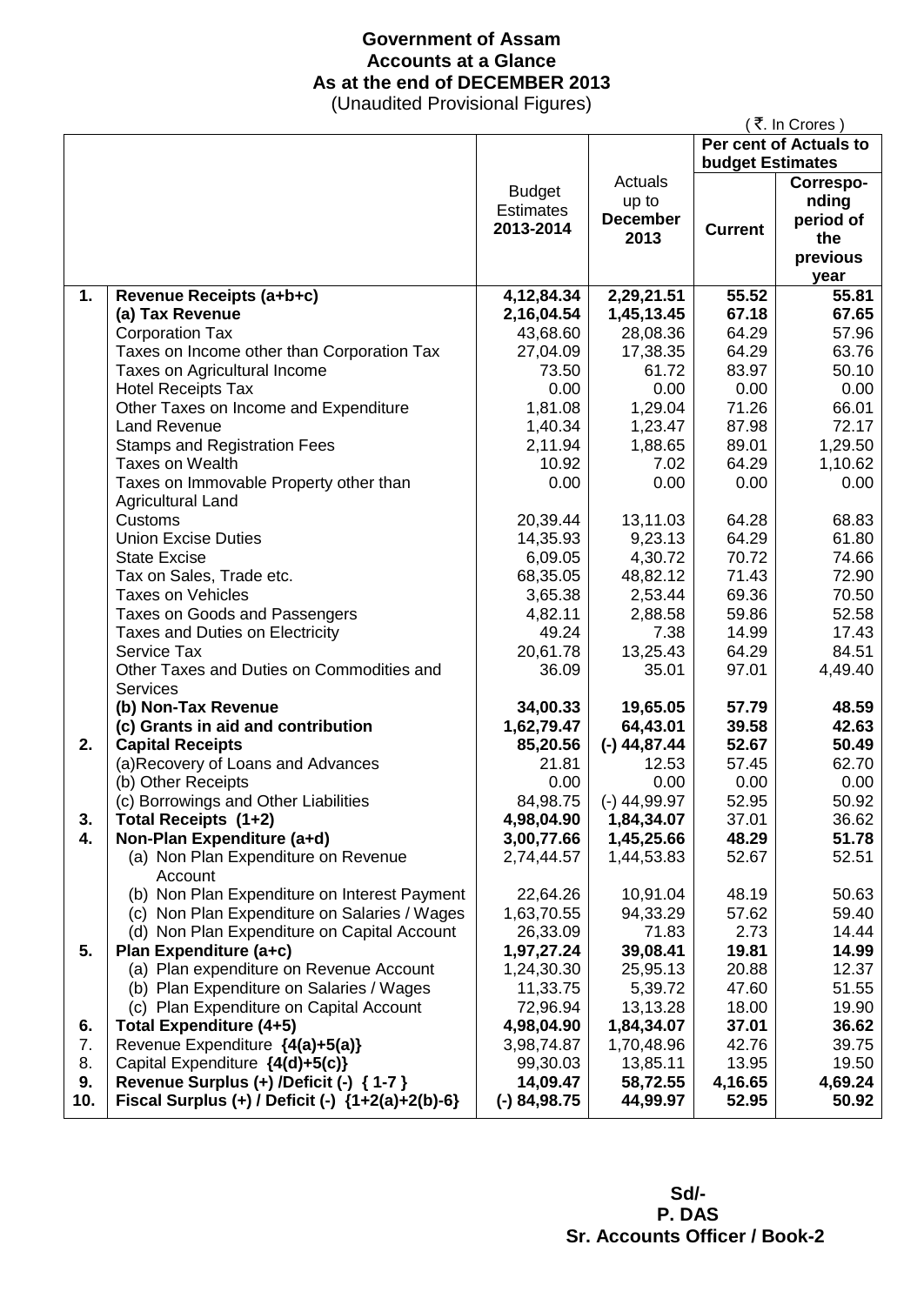### Details of excluded accounts due to late receipt / non-receipt of accounts are given below : Details as at the end of December 2013

| <b>Source</b>   | <b>Due</b>       |                   | <b>Received</b>  |                   | <b>Excluded due to</b> |                 |               |
|-----------------|------------------|-------------------|------------------|-------------------|------------------------|-----------------|---------------|
|                 | Current<br>Month | Previous<br>Month | Current<br>Month | Previous<br>Month | <b>Non</b><br>Receipt  | Late<br>Receipt | <b>Others</b> |
|                 | DECEMBER2        | <b>NOVEMBER</b>   | <b>DECEMBER</b>  | <b>NOVEMBER</b>   |                        |                 |               |
|                 | 013              | 2013              | 2013             | 2013              |                        |                 |               |
| <b>TREASURY</b> | 72               | 69                | 65               | 60                | 07                     |                 |               |
| <b>FOREST</b>   | 180              | 175               | 149              | 142               | 31                     |                 |               |
| <b>WORKS</b>    | 387              | 403               | 324              | 333               | 63                     |                 |               |

#### Monthly trend of **TAX REVENUE** ( Refer to Item No. 1 (a) of Monthly Accounts at a Glance )

|                  |                |                    |                | ₹ In crores )      |  |
|------------------|----------------|--------------------|----------------|--------------------|--|
| <b>Months</b>    |                | 2013-2014          | 2012-2013      |                    |  |
|                  | <b>MONTHLY</b> | <b>PROGRESSIVE</b> | <b>MONTHLY</b> | <b>PROGRESSIVE</b> |  |
| <b>APRIL</b>     | 1,540.61       | 1,540.61           | 1,464.89       | 1,464.89           |  |
| <b>MAY</b>       | 1,618.65       | 3,159.26           | 1,435.41       | 2,900.30           |  |
| <b>JUNE</b>      | 1,459.69       | 4,618.95           | 1,408.29       | 4,308.59           |  |
| <b>JULY</b>      | 1,444.37       | 6,063.32           | 1,398.99       | 5,707.58           |  |
| <b>AUGUST</b>    | 1.529.14       | 7,592.46           | 1,354.17       | 7,061.75           |  |
| <b>SEPTEMBER</b> | 1,958.45       | 9,550.91           | 1,429.16       | 8,490.91           |  |
| <b>OCTOBER</b>   | 1,647.68       | 11,198.59          | 1,418.44       | 9,909.35           |  |
| <b>NOVEMBER</b>  | 1,641.02       | 12,839.61          | 1,396.04       | 11,305.39          |  |
| <b>DECEMBER</b>  | 1,673.84       | 14,513.45          | 1,560.51       | 12,865.90          |  |
| <b>JANUARY</b>   |                |                    | 1,500.09       | 14,365.99          |  |
| <b>FEBRUARY</b>  |                |                    | 1,516.41       | 15,882.40          |  |
| <b>MARCH</b>     |                |                    | 2,969.08       | 18,851.48          |  |

**Note :** As the details of excluded accounts are not likely to be the same for the current and corresponding periods, the comparison will be indicative only. For details of excluded accounts, reference to Accounts at a Glance is invited.

# Monthly trend of **NON-TAX REVENUE**

( Refer to Item No. 1 (b) of Monthly Accounts at a Glance )

|                  |                |                    |                | ₹ In crores        |
|------------------|----------------|--------------------|----------------|--------------------|
| <b>Months</b>    |                | 2013-2014          |                | 2012-2013          |
|                  | <b>MONTHLY</b> | <b>PROGRESSIVE</b> | <b>MONTHLY</b> | <b>PROGRESSIVE</b> |
| <b>APRIL</b>     | 199.26         | 199.26             | 262.89         | 262.89             |
| <b>MAY</b>       | 179.19         | 378.45             | 68.08          | 330.97             |
| <b>JUNE</b>      | 154.01         | 532.46             | 151.68         | 482.65             |
| <b>JULY</b>      | 261.63         | 794.09             | 196.08         | 678.73             |
| <b>AUGUST</b>    | 173.84         | 967.93             | 140.40         | 819.13             |
| <b>SEPTEMBER</b> | 111.59         | 1,079.52           | 197.55         | 1,016.68           |
| <b>OCTOBER</b>   | 366.96         | 1,446.48           | 191.01         | 1,207.69           |
| <b>NOVEMBER</b>  | 302.45         | 1,748.93           | 287.08         | 1,494.77           |
| <b>DECEMBER</b>  | 216.12         | 1,965.05           | 199.80         | 1,694.57           |
| <b>JANUARY</b>   |                |                    | 222.78         | 1,917.35           |
| <b>FEBRUARY</b>  |                |                    | 211.44         | 2,128.79           |
| <b>MARCH</b>     |                |                    | 326.07         | 2,454.86           |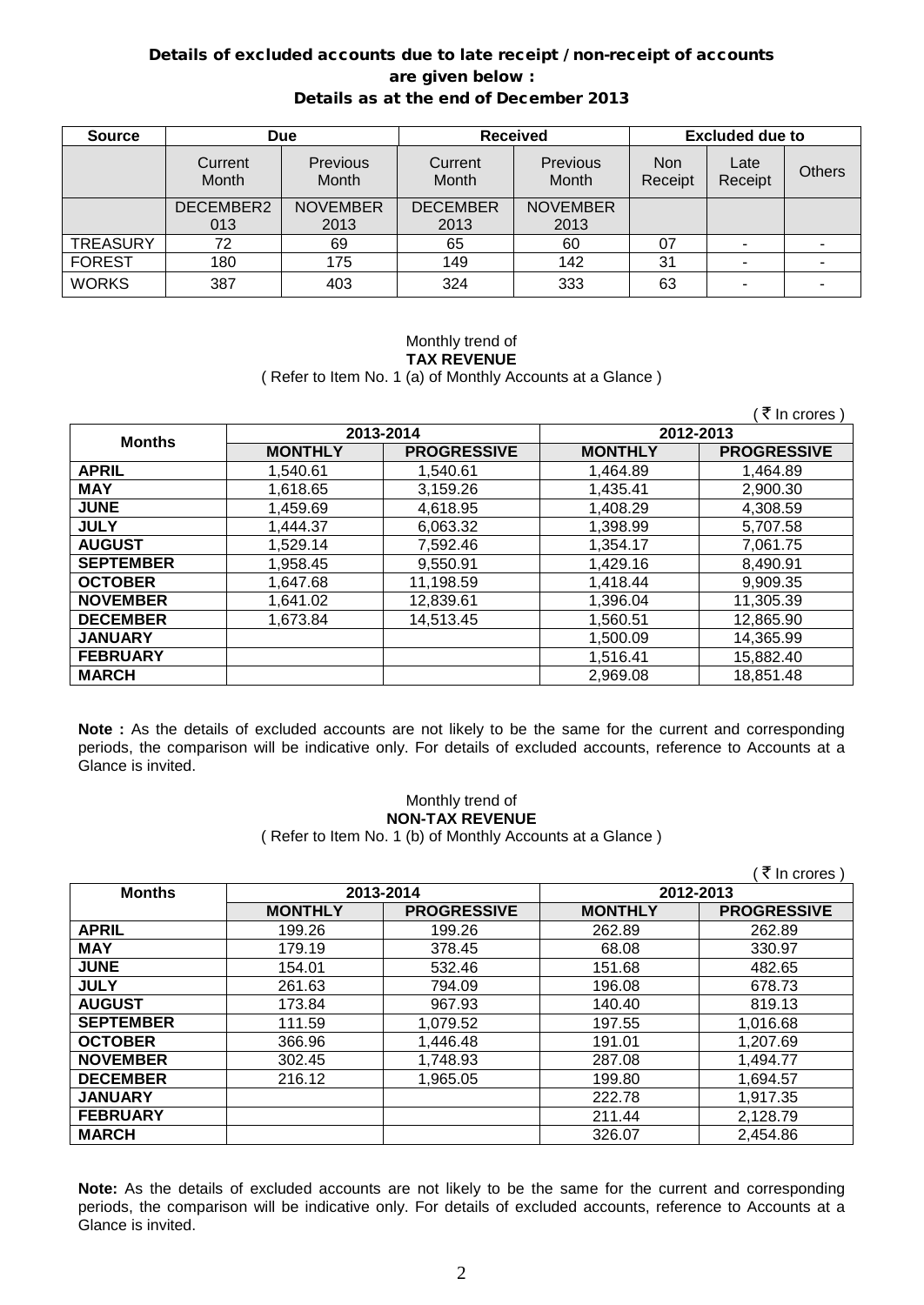# Monthly trend of **GRANTS-IN-AID AND CONTRIBUTION**

( Refer to Item No. 1 (c) of Monthly Accounts at a Glance )

|                  |                |                    |                | ′ ₹ In crores )    |
|------------------|----------------|--------------------|----------------|--------------------|
| <b>Months</b>    |                | 2013-2014          |                | 2012-2013          |
|                  | <b>MONTHLY</b> | <b>PROGRESSIVE</b> | <b>MONTHLY</b> | <b>PROGRESSIVE</b> |
| <b>APRIL</b>     | 414.76         | 414.76             | 260.77         | 260.77             |
| <b>MAY</b>       | 484.52         | 899.28             | 814.85         | 1075.62            |
| <b>JUNE</b>      | 542.48         | 1,441.76           | 455.67         | 1,531.29           |
| <b>JULY</b>      | 828.53         | 2,270.29           | 835.97         | 2,367.26           |
| <b>AUGUST</b>    | 632.93         | 2,903.22           | 1,075.73       | 3,442.99           |
| <b>SEPTEMBER</b> | 1,107.12       | 4,010.34           | 910.99         | 4,353.98           |
| <b>OCTOBER</b>   | 447.32         | 4,457.66           | 593.97         | 4.947.95           |
| <b>NOVEMBER</b>  | 553.81         | 5,011.47           | 394.50         | 5,342.45           |
| <b>DECEMBER</b>  | 1.431.54       | 6.443.01           | 1,118.46       | 6,460.91           |
| <b>JANUARY</b>   |                |                    | 353.80         | 6,814.71           |
| <b>FEBRUARY</b>  |                |                    | 1,125.49       | 7,940.20           |
| <b>MARCH</b>     |                |                    | 1,413.17       | 9,353.37           |

**Note :** As the details of excluded accounts are not likely to be the same for the current and corresponding periods, the comparison will be indicative only. For details of excluded accounts, reference to Accounts at a Glance is invited.

### Monthly trend of **RECOVERY OF LOANS AND ADVANCES** ( Refer to Item No. 2 (a) of Monthly Accounts at a Glance )

|                  |                |                    |                | ₹ In crores        |
|------------------|----------------|--------------------|----------------|--------------------|
| <b>Months</b>    |                | 2013-2014          | 2012-2013      |                    |
|                  | <b>MONTHLY</b> | <b>PROGRESSIVE</b> | <b>MONTHLY</b> | <b>PROGRESSIVE</b> |
| <b>APRIL</b>     | 2.44           | 2.44               | 1.91           | 1.91               |
| <b>MAY</b>       | 1.25           | 3.69               | 1.66           | 3.57               |
| <b>JUNE</b>      | 1.17           | 4.86               | 2.24           | 5.81               |
| <b>JULY</b>      | 3.16           | 8.02               | 2.04           | 7.85               |
| <b>AUGUST</b>    | 0.78           | 8.80               | 1.90           | 9.75               |
| <b>SEPTEMBER</b> | 1.15           | 9.95               | 3.98           | 13.73              |
| <b>OCTOBER</b>   | 0.81           | 10.76              | 2.06           | 15.79              |
| <b>NOVEMBER</b>  | 0.81           | 11.57              | 1.26           | 17.05              |
| <b>DECEMBER</b>  | 0.96           | 12.53              | 2.62           | 19.67              |
| <b>JANUARY</b>   |                |                    | 1.75           | 21.42              |
| <b>FEBRUARY</b>  |                |                    | 1.81           | 23.23              |
| <b>MARCH</b>     |                |                    | 2.14           | 25.37              |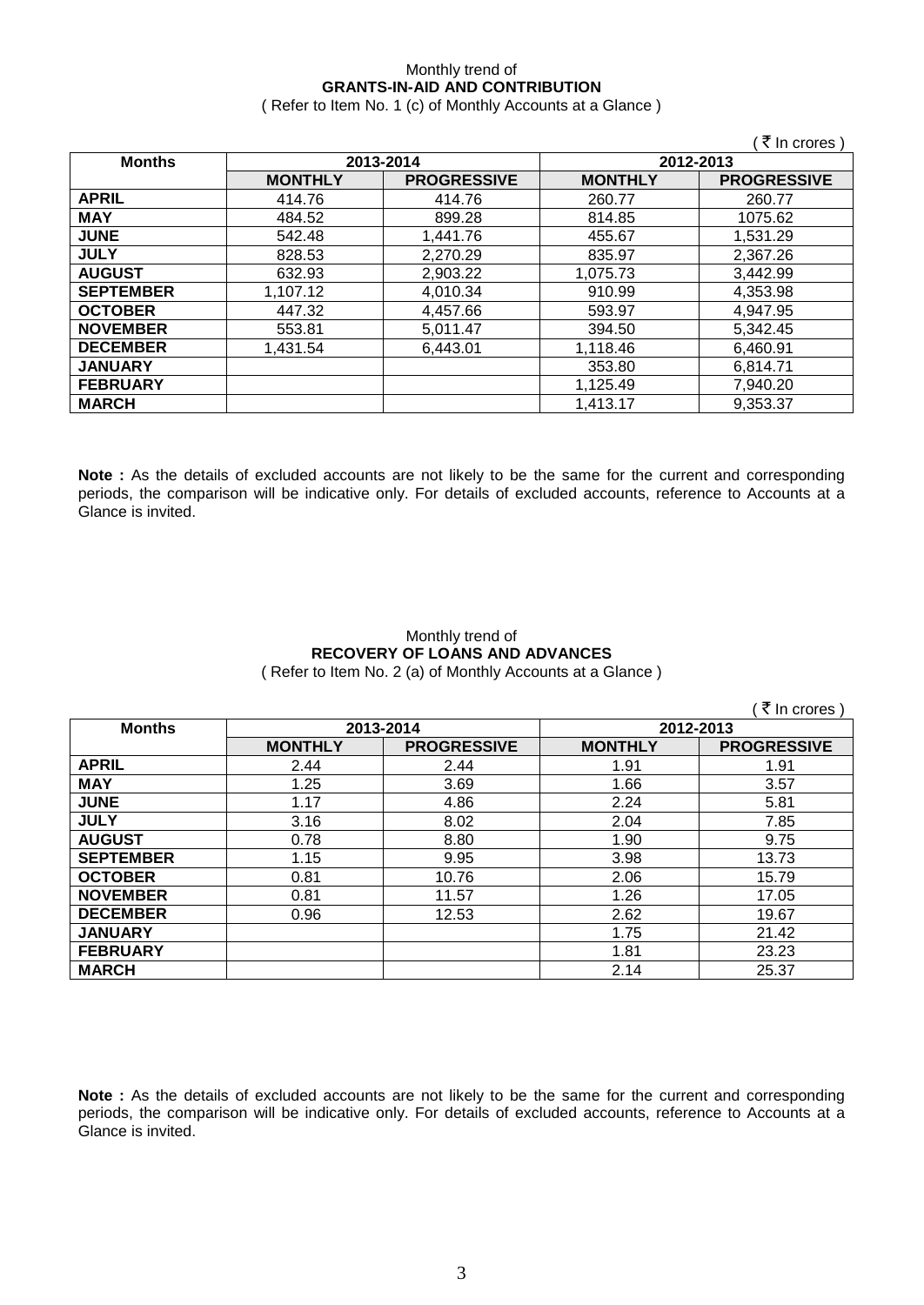### Monthly trend of **OTHER RECEIPTS** ( Refer to Item No. 2 (b) of Monthly Accounts at a Glance )

|                  |                |                    |                | ∶ ₹ In crores)     |
|------------------|----------------|--------------------|----------------|--------------------|
| <b>Months</b>    |                | 2013-2014          | 2012-2013      |                    |
|                  | <b>MONTHLY</b> | <b>PROGRESSIVE</b> | <b>MONTHLY</b> | <b>PROGRESSIVE</b> |
| <b>APRIL</b>     | 0.00           | 0.00               | 0.00           | 0.00               |
| <b>MAY</b>       | 0.00           | 0.00               | 0.00           | 0.00               |
| <b>JUNE</b>      | 0.00           | 0.00               | 0.00           | 0.00               |
| <b>JULY</b>      | 0.00           | 0.00               | 0.00           | 0.00               |
| <b>AUGUST</b>    | 0.00           | 0.00               | 0.00           | 0.00               |
| <b>SEPTEMBER</b> | 0.00           | 0.00               | 0.00           | 0.00               |
| <b>OCTOBER</b>   | 0.00           | 0.00               | 0.00           | 0.00               |
| <b>NOVEMBER</b>  | 0.00           | 0.00               | 0.00           | 0.00               |
| <b>DECEMBER</b>  | 0.00           | 0.00               | 0.00           | 0.00               |
| <b>JANUARY</b>   |                |                    | 0.00           | 0.00               |
| <b>FEBRUARY</b>  |                |                    | 0.00           | 0.00               |
| <b>MARCH</b>     |                |                    | 0.00           | 0.00               |

**Note :** As the details of excluded accounts are not likely to be the same for the current and corresponding periods, the comparison will be indicative only. For details of excluded accounts, reference to Accounts at a Glance is invited.

### Monthly trend of **BORROWINGS AND OTHER LIABILITIES** ( Refer to Item No. 2 (c) of Monthly Accounts at a Glance )

 $($   $\overline{z}$  In crores )

| <b>Months</b>    | 2013-2014      |                    | 2012-2013      |                    |
|------------------|----------------|--------------------|----------------|--------------------|
|                  | <b>MONTHLY</b> | <b>PROGRESSIVE</b> | <b>MONTHLY</b> | <b>PROGRESSIVE</b> |
| <b>APRIL</b>     | (-)972.68      | (-)972.68          | (-)822.62      | (-)822.62          |
| <b>MAY</b>       | (-)1,224.97    | (-)2,197.65        | (-)1,439.63    | $(-)2,262.25$      |
| <b>JUNE</b>      | (-)91.04       | (-)2,288.69        | 160.62         | $(-)2,101.63$      |
| <b>JULY</b>      | (-)960.51      | (-)3,249.20        | (-)1,000.15    | $(-)3,101.78$      |
| <b>AUGUST</b>    | (-)413.04      | (-)3,662.24        | (-)649.55      | $(-)3,751.33$      |
| <b>SEPTEMBER</b> | (-)796.96      | (-)4,459.20        | 152.10         | $(-)3,599.23$      |
| <b>OCTOBER</b>   | 109.96         | (-)4,349.24        | 64.15          | $(-)3,535.08$      |
| <b>NOVEMBER</b>  | 490.66         | (-)38,58.58        | (-)593.72      | (-)4,128.80        |
| <b>DECEMBER</b>  | (-)641.39      | (-)4,499.97        | $(-)82.08$     | (-)4,210.88        |
| <b>JANUARY</b>   |                |                    | 644.15         | (-)3,566.73        |
| <b>FEBRUARY</b>  |                |                    | (-)25.50       | $(-)3,592.23$      |
| <b>MARCH</b>     |                |                    | 4,303.44       | 711.21             |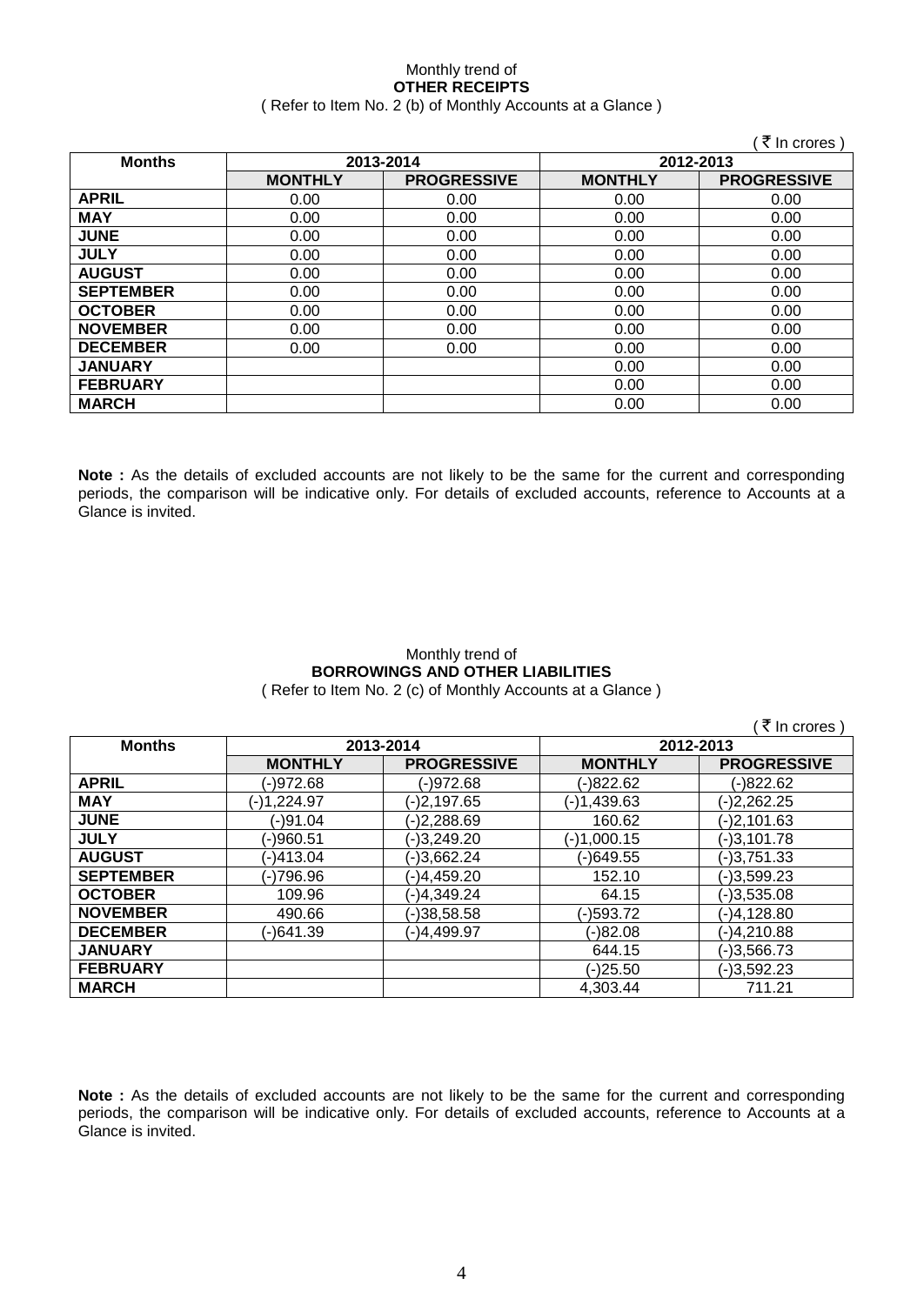### Monthly trend of **TOTAL RECEIPTS** ( Refer to Item No. 3 of Monthly Accounts at a Glance )

|                  |                |                    |                | ₹ In crores)       |
|------------------|----------------|--------------------|----------------|--------------------|
| <b>Months</b>    |                | 2013-2014          |                | 2012-2013          |
|                  | <b>MONTHLY</b> | <b>PROGRESSIVE</b> | <b>MONTHLY</b> | <b>PROGRESSIVE</b> |
| <b>APRIL</b>     | 1,184.39       | 1,184.39           | 1,167.84       | 1.167.84           |
| <b>MAY</b>       | 1.058.64       | 2,243.03           | 880.37         | 2,048.21           |
| <b>JUNE</b>      | 2.066.31       | 4.309.34           | 2.178.50       | 4.226.71           |
| <b>JULY</b>      | 1.577.18       | 5,886.52           | 1,432.93       | 5,659.64           |
| <b>AUGUST</b>    | 1.923.65       | 7.810.17           | 1,922.65       | 7.582.29           |
| <b>SEPTEMBER</b> | 2,381.35       | 10,191.52          | 2,693.78       | 10,276.07          |
| <b>OCTOBER</b>   | 2,572.73       | 12,764.25          | 2,269.63       | 12,545.70          |
| <b>NOVEMBER</b>  | 2,988.75       | 15,753.00          | 1,485.16       | 14.030.86          |
| <b>DECEMBER</b>  | 2.681.07       | 18.434.07          | 2,799.31       | 16,830.17          |
| <b>JANUARY</b>   |                |                    | 2,722.57       | 19.552.74          |
| <b>FEBRUARY</b>  |                |                    | 2,829.65       | 22,382.39          |
| <b>MARCH</b>     |                |                    | 9,013.90       | 31,396.29          |

**Note** : As the details of excluded accounts are not likely to be the same for the current and corresponding periods, the comparison will be indicative only. For details of excluded accounts, reference to Accounts at a Glance is invited.

### Monthly trend of **NON-PLAN EXPENDITURE ON REVENUE ACCOUNT** ( Refer to Item No. 4 (a) of Monthly Accounts at a Glance )

| ₹ In crores )    |                |                    |                |                    |
|------------------|----------------|--------------------|----------------|--------------------|
| <b>Months</b>    |                | 2013-2014          | 2012-2013      |                    |
|                  | <b>MONTHLY</b> | <b>PROGRESSIVE</b> | <b>MONTHLY</b> | <b>PROGRESSIVE</b> |
| <b>APRIL</b>     | 1,140.63       | 1.140.63           | 1,104.08       | 1,104.08           |
| <b>MAY</b>       | 906.75         | 2047.38            | 815.36         | 1,919.44           |
| <b>JUNE</b>      | 1,788.69       | 3,836.07           | 1,902.68       | 3,822.12           |
| <b>JULY</b>      | 1,384.06       | 5,220.13           | 1,259.86       | 5,081.98           |
| <b>AUGUST</b>    | 1,428.48       | 6,648.61           | 1,748.36       | 6,830.34           |
| <b>SEPTEMBER</b> | 1,693.23       | 8,341.84           | 1,951.77       | 8,782.11           |
| <b>OCTOBER</b>   | 2,199.42       | 10,541.26          | 1,792.16       | 10,574.27          |
| <b>NOVEMBER</b>  | 1,919.25       | 12,460.51          | 1,294.61       | 11,868.88          |
| <b>DECEMBER</b>  | 1.993.32       | 14.453.83          | 2,046.72       | 13,915.60          |
| <b>JANUARY</b>   |                |                    | 2,198.36       | 16,113.96          |
| <b>FEBRUARY</b>  |                |                    | 1,793.20       | 17,907.16          |
| <b>MARCH</b>     |                |                    | 4.132.83       | 22,039.99          |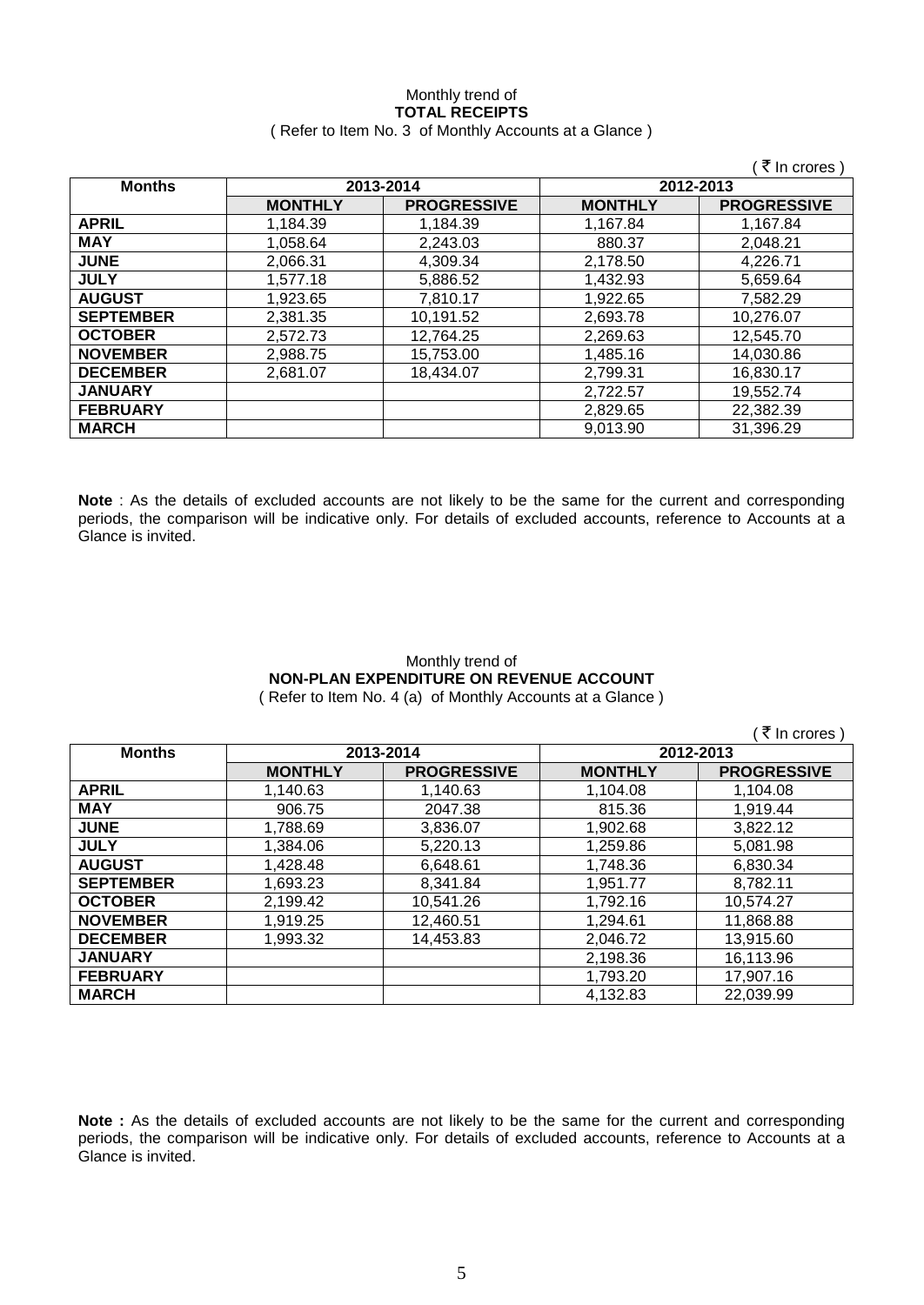# Monthly trend of **NON-PLAN EXPENDITURE ON INTEREST PAYMENT**

( Refer to Item No. 4 (b) of Monthly Accounts at a Glance )

|                  |                |                    |                | ्रे In crores )    |
|------------------|----------------|--------------------|----------------|--------------------|
| <b>Months</b>    | 2013-2014      |                    |                | 2012-2013          |
|                  | <b>MONTHLY</b> | <b>PROGRESSIVE</b> | <b>MONTHLY</b> | <b>PROGRESSIVE</b> |
| <b>APRIL</b>     | 82.72          | 82.72              | 89.75          | 89.75              |
| <b>MAY</b>       | 72.36          | 155.08             | 58.28          | 148.03             |
| <b>JUNE</b>      | 157.69         | 312.77             | 159.85         | 307.88             |
| <b>JULY</b>      | 74.27          | 387.04             | 75.03          | 382.91             |
| <b>AUGUST</b>    | 205.48         | 592.52             | 200.64         | 583.55             |
| <b>SEPTEMBER</b> | 260.35         | 852.87             | 252.14         | 835.69             |
| <b>OCTOBER</b>   | 44.28          | 897.15             | 68.94          | 904.63             |
| <b>NOVEMBER</b>  | 88.98          | 986.13             | 93.77          | 998.40             |
| <b>DECEMBER</b>  | 104.91         | 1,091.04           | 110.07         | 1,108.47           |
| <b>JANUARY</b>   |                |                    | 90.03          | 1,198.50           |
| <b>FEBRUARY</b>  |                |                    | 178.81         | 1,377.31           |
| <b>MARCH</b>     |                |                    | 285.70         | 1,663.01           |

**Note :** As the details of excluded accounts are not likely to be the same for the current and corresponding periods, the comparison will be indicative only. For details of excluded accounts, reference to Accounts at a Glance is invited.

### Monthly trend of **NON-PLAN EXPENDITURE ON CAPITAL ACCOUNT** ( Refer to Item No. 4 (d) of Monthly Accounts at a Glance )

|                  |                |                    |                | ₹ In crores        |
|------------------|----------------|--------------------|----------------|--------------------|
| <b>Months</b>    |                | 2013-2014          | 2012-2013      |                    |
|                  | <b>MONTHLY</b> | <b>PROGRESSIVE</b> | <b>MONTHLY</b> | <b>PROGRESSIVE</b> |
| <b>APRIL</b>     | 0.00           | 0.00               | 0.00           | 0.00               |
| <b>MAY</b>       | 5.15           | 5.15               | 0.63           | 0.63               |
| <b>JUNE</b>      | 12.81          | 17.96              | 9.78           | 10.41              |
| <b>JULY</b>      | 1.32           | 19.28              | 5.59           | 16.00              |
| <b>AUGUST</b>    | 4.72           | 24.00              | 7.17           | 23.17              |
| <b>SEPTEMBER</b> | 7.41           | 31.41              | 1.49           | 24.66              |
| <b>OCTOBER</b>   | 3.86           | 35.27              | 1.41           | 26.07              |
| <b>NOVEMBER</b>  | 4.13           | 39.40              | 3.26           | 29.33              |
| <b>DECEMBER</b>  | 32.43          | 71.83              | 2.61           | 31.94              |
| <b>JANUARY</b>   |                |                    | 0.25           | 32.19              |
| <b>FEBRUARY</b>  |                |                    | 0.13           | 32.32              |
| <b>MARCH</b>     |                |                    | 40.01          | 72.33              |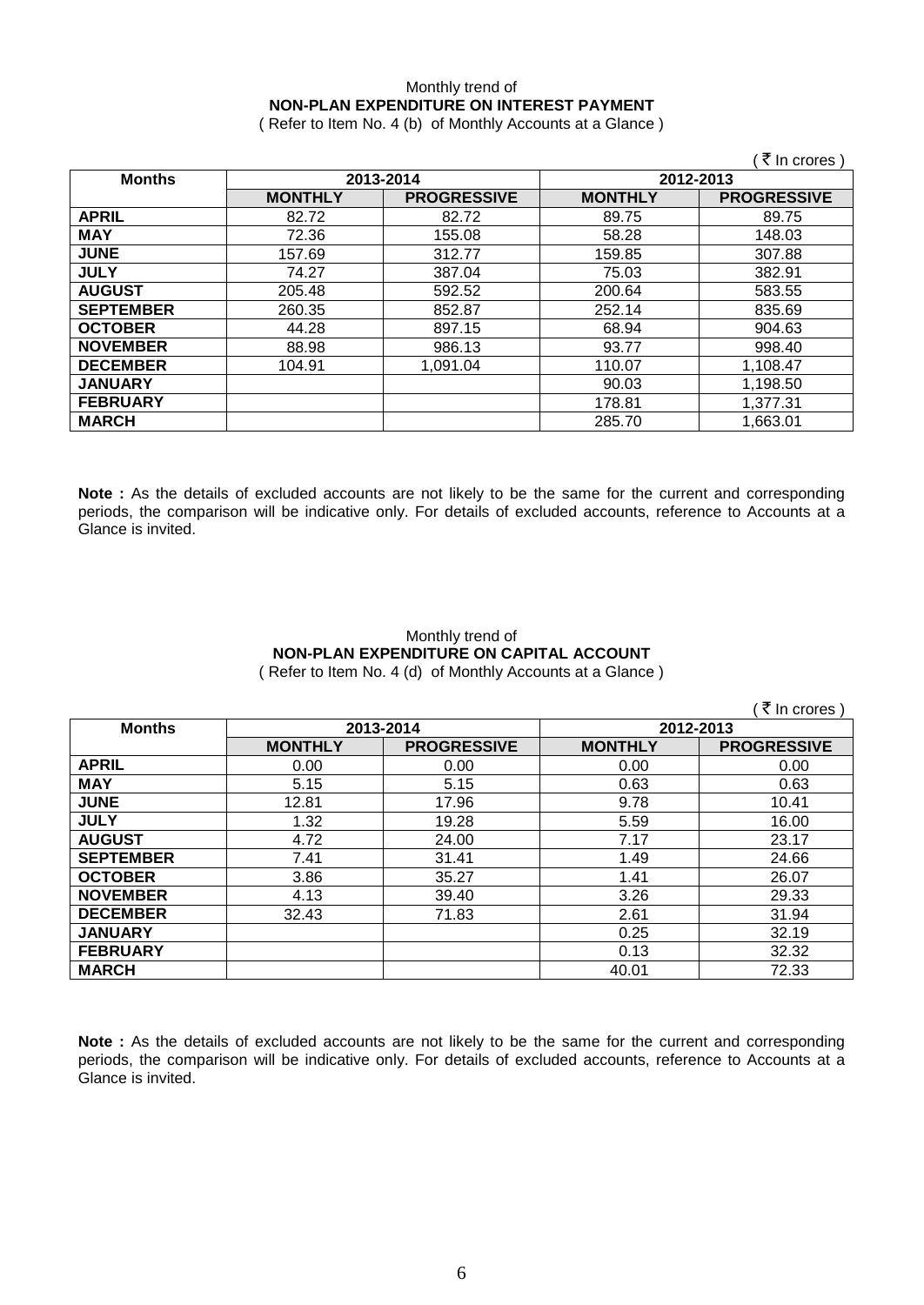## Monthly trend of **PLAN EXPENDITURE ON REVENUE ACCOUNT**

( Refer to Item No. 5 (a) of Monthly Accounts at a Glance )

|                  |                |                    |                | ्रे In crores )    |  |
|------------------|----------------|--------------------|----------------|--------------------|--|
| <b>Months</b>    | 2013-2014      |                    |                | 2012-2013          |  |
|                  | <b>MONTHLY</b> | <b>PROGRESSIVE</b> | <b>MONTHLY</b> | <b>PROGRESSIVE</b> |  |
| <b>APRIL</b>     | 43.45          | 43.45              | 59.78          | 59.78              |  |
| <b>MAY</b>       | 62.98          | 106.43             | 29.35          | 89.13              |  |
| <b>JUNE</b>      | 146.38         | 252.81             | 185.43         | 274.56             |  |
| <b>JULY</b>      | 74.02          | 326.83             | 73.65          | 348.21             |  |
| <b>AUGUST</b>    | 343.79         | 670.62             | 98.51          | 446.72             |  |
| <b>SEPTEMBER</b> | 521.40         | 1,192.02           | 275.34         | 722.06             |  |
| <b>OCTOBER</b>   | 176.21         | 1,368.23           | 293.81         | 1,015.87           |  |
| <b>NOVEMBER</b>  | 744.39         | 2,112.62           | 104.25         | 1,120.12           |  |
| <b>DECEMBER</b>  | 482.51         | 2,595.13           | 407.32         | 1,527.44           |  |
| <b>JANUARY</b>   |                |                    | 390.00         | 1,917.44           |  |
| <b>FEBRUARY</b>  |                |                    | 824.56         | 2,742.00           |  |
| <b>MARCH</b>     |                |                    | 3,548.15       | 6,290.15           |  |

**Note** : As the details of excluded accounts are not likely to be the same for the current and corresponding periods, the comparison will be indicative only. For details of excluded accounts, reference to Accounts at a Glance is invited.

### Monthly trend of **PLAN EXPENDITURE ON CAPITAL ACCOUNT** ( Refer to Item No. 5 (c) of Monthly Accounts at a Glance )

|                  |                |                    |                | ्रे In crores )    |
|------------------|----------------|--------------------|----------------|--------------------|
| <b>Months</b>    | 2013-2014      |                    | 2012-2013      |                    |
|                  | <b>MONTHLY</b> | <b>PROGRESSIVE</b> | <b>MONTHLY</b> | <b>PROGRESSIVE</b> |
| <b>APRIL</b>     | 0.31           | 0.31               | 3.97           | 3.97               |
| <b>MAY</b>       | 83.76          | 84.07              | 34.87          | 38.84              |
| <b>JUNE</b>      | 118.42         | 202.49             | 79.90          | 118.74             |
| <b>JULY</b>      | 117.79         | 320.28             | 93.83          | 212.57             |
| <b>AUGUST</b>    | 146.66         | 466.94             | 68.59          | 281.16             |
| <b>SEPTEMBER</b> | 159.31         | 626.25             | 118.32         | 399.48             |
| <b>OCTOBER</b>   | 193.24         | 819.49             | 178.72         | 578.20             |
| <b>NOVEMBER</b>  | 493.79         | 1,313.28           | 83.04          | 661.24             |
| <b>DECEMBER</b>  |                |                    | 301.61         | 962.85             |
| <b>JANUARY</b>   |                |                    | 131.98         | 1,094.83           |
| <b>FEBRUARY</b>  |                |                    | 211.39         | 1,306.22           |
| <b>MARCH</b>     |                |                    | 1,227.14       | 2,533.36           |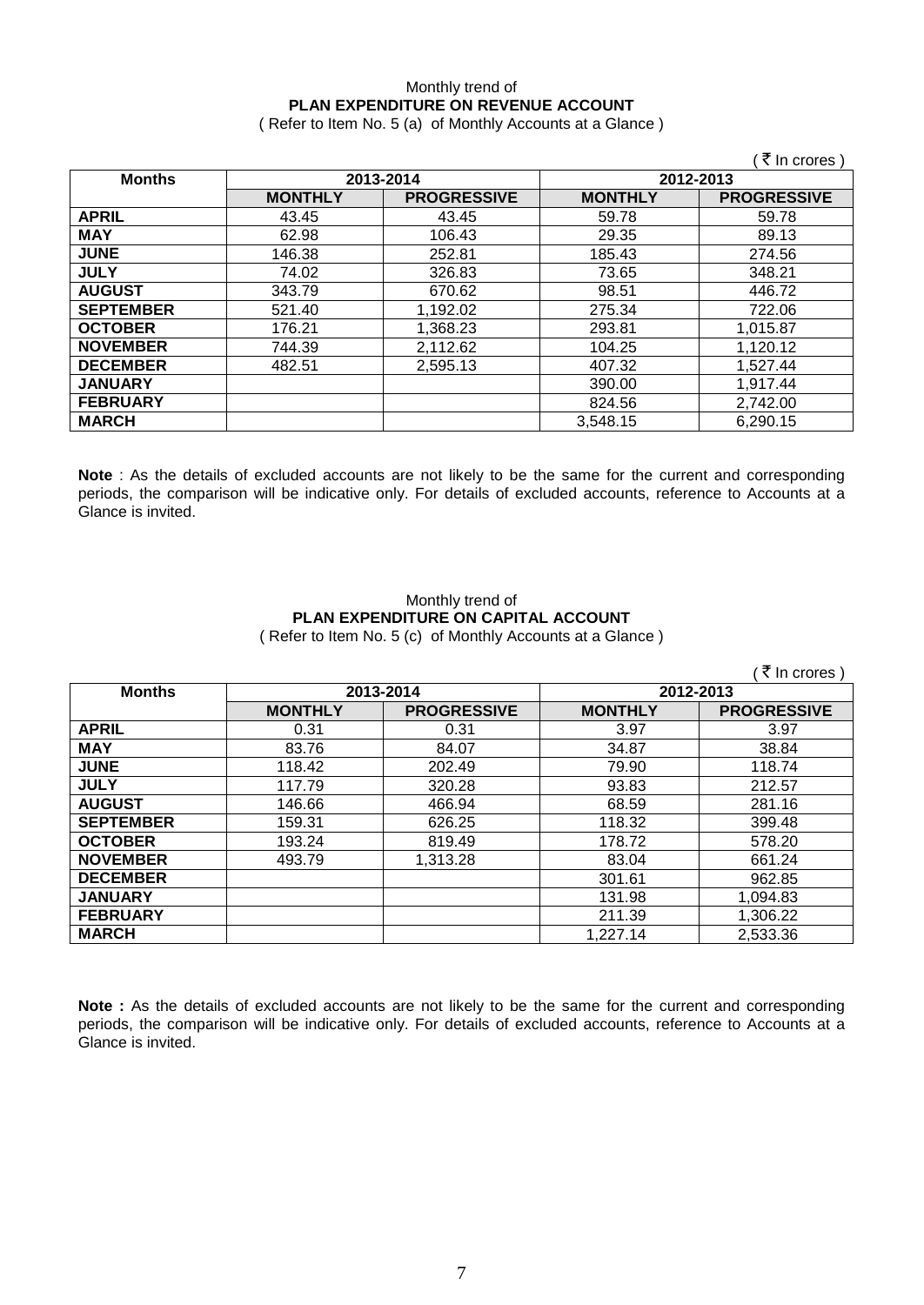# Monthly trend of **TOTAL EXPENDITURE**

|  | (Refer to Item No. 6 of Monthly Accounts at a Glance) |
|--|-------------------------------------------------------|
|--|-------------------------------------------------------|

|                  |                        |                    |                | ∶₹ In crores ∖     |
|------------------|------------------------|--------------------|----------------|--------------------|
| <b>Months</b>    | 2013-2014<br>2012-2013 |                    |                |                    |
|                  | <b>MONTHLY</b>         | <b>PROGRESSIVE</b> | <b>MONTHLY</b> | <b>PROGRESSIVE</b> |
| <b>APRIL</b>     | 1.184.39               | 1,184.39           | 1.167.82       | 1.167.82           |
| <b>MAY</b>       | 1.058.64               | 2,243.03           | 880.37         | 2.048.19           |
| <b>JUNE</b>      | 2,066.31               | 4,.309.34          | 2,178.48       | 4,226.67           |
| <b>JULY</b>      | 1,577.18               | 5,886.52           | 1,432.94       | 5,659.61           |
| <b>AUGUST</b>    | 1,923.65               | 7,810.17           | 1,922.68       | 7,582.29           |
| <b>SEPTEMBER</b> | 2,381.35               | 10,191.52          | 2,693.78       | 10,276.07          |
| <b>OCTOBER</b>   | 2,572.73               | 12,764.25          | 2,269.63       | 12,545.70          |
| <b>NOVEMBER</b>  | 2,988.75               | 15,753.00          | 1,485.17       | 14,030.86          |
| <b>DECEMBER</b>  | 2,681.07               | 18,434.07          | 2,799.31       | 16,830.17          |
| <b>JANUARY</b>   |                        |                    | 2,722.57       | 19,552.74          |
| <b>FEBRUARY</b>  |                        |                    | 2,829.65       | 22,382.39          |
| <b>MARCH</b>     |                        |                    | 9,013.90       | 31,396.29          |

**Note :** As the details of excluded accounts are not likely to be the same for the current and corresponding periods, the comparison will be indicative only. For details of excluded accounts, reference to Accounts at a Glance is invited.

### Monthly trend of **REVENUE EXPENDITURE** ( Refer to Item No. 7 of Monthly Accounts at a Glance )

 $\sqrt{7}$  In crores )

| <b>Months</b>    | 2013-2014      |                    | 2012-2013      |                    |
|------------------|----------------|--------------------|----------------|--------------------|
|                  | <b>MONTHLY</b> | <b>PROGRESSIVE</b> | <b>MONTHLY</b> | <b>PROGRESSIVE</b> |
| <b>APRIL</b>     | 1,184.08       | 1,184.08           | 1,163.85       | 1,163.85           |
| <b>MAY</b>       | 969.73         | 2,153.81           | 844.70         | 2.008.55           |
| <b>JUNE</b>      | 1,935.08       | 4,088.89           | 2,088.08       | 4,096.63           |
| <b>JULY</b>      | 1458.07        | 5,546.96           | 1,333.50       | 5,430.13           |
| <b>AUGUST</b>    | 1,772.27       | 7,319.23           | 1.846.93       | 7,277.06           |
| <b>SEPTEMBER</b> | 2,214.63       | 9,533.86           | 2,227.11       | 9,504.17           |
| <b>OCTOBER</b>   | 2,375.63       | 11,909.49          | 2.085.97       | 11,590.14          |
| <b>NOVEMBER</b>  | 2.663.64       | 14,573.13          | 1.398.86       | 12,989.00          |
| <b>DECEMBER</b>  | 2,475.83       | 17,048.96          | 2,454.04       | 15,443.04          |
| <b>JANUARY</b>   |                |                    | 2,588.36       | 18,031.40          |
| <b>FEBRUARY</b>  |                |                    | 2.617.76       | 20,649.16          |
| <b>MARCH</b>     |                |                    | 7.680.98       | 28,330.14          |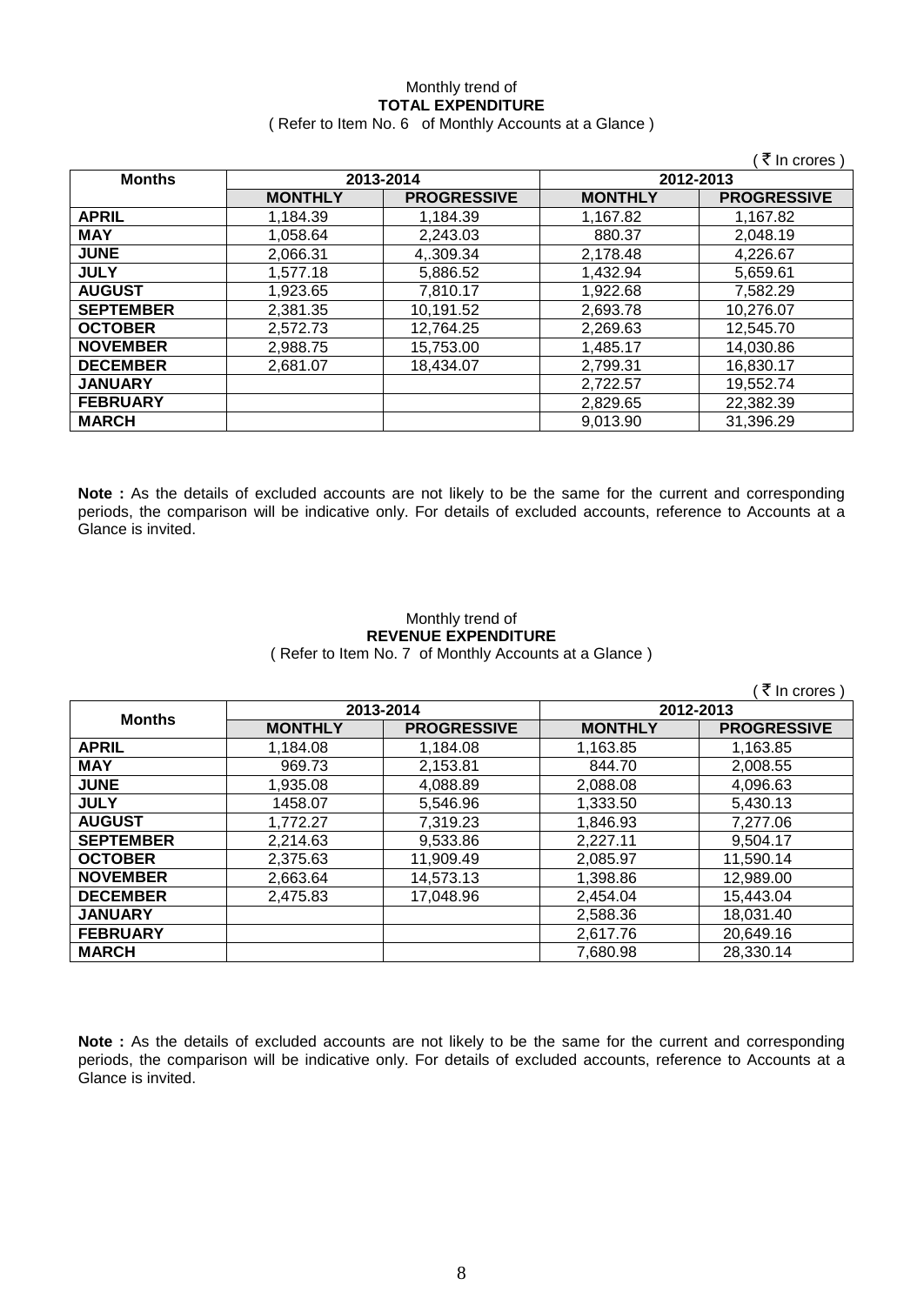### Monthly trend of **CAPITAL EXPENDITURE**

### ( Refer to Item No. 8 of Monthly Accounts at a Glance )

|                  |                |                    |                | ्रे In crores )    |
|------------------|----------------|--------------------|----------------|--------------------|
| <b>Months</b>    | 2013-2014      |                    | 2012-2013      |                    |
|                  | <b>MONTHLY</b> | <b>PROGRESSIVE</b> | <b>MONTHLY</b> | <b>PROGRESSIVE</b> |
| <b>APRIL</b>     | 0.31           | 0.31               | 3.97           | 3.97               |
| <b>MAY</b>       | 88.91          | 89.22              | 35.51          | 39.48              |
| <b>JUNE</b>      | 113.23         | 202.45             | 89.68          | 129.16             |
| <b>JULY</b>      | 137.11         | 339.56             | 99.42          | 228.58             |
| <b>AUGUST</b>    | 151.38         | 490.94             | 75.75          | 304.33             |
| <b>SEPTEMBER</b> | 166.72         | 657.66             | 119.81         | 424.14             |
| <b>OCTOBER</b>   | 197.10         | 854.76             | 180.12         | 604.26             |
| <b>NOVEMBER</b>  | 325.11         | 1,179.87           | 86.31          | 690.57             |
| <b>DECEMBER</b>  | 205.24         | 1,358.11           | 304.22         | 994.79             |
| <b>JANUARY</b>   |                |                    | 132.23         | 1,127.02           |
| <b>FEBRUARY</b>  |                |                    | 211.52         | 1,338.54           |
| <b>MARCH</b>     |                |                    | 1,267.15       | 2,605.69           |

**Note :** As the details of excluded accounts are not likely to be the same for the current and corresponding periods, the comparison will be indicative only. For details of excluded accounts, reference to Accounts at a Glance is invited.

### Monthly trend of **REVENUE SURPLUS (+) / DEFICIT (-)** ( Refer to Item No. 9 of Monthly Accounts at a Glance )

|                  |                |                    |                 | (₹ In crores)      |
|------------------|----------------|--------------------|-----------------|--------------------|
| <b>Months</b>    | 2013-2014      |                    | 2012-2013       |                    |
|                  | <b>MONTHLY</b> | <b>PROGRESSIVE</b> | <b>MONTHLY</b>  | <b>PROGRESSIVE</b> |
| <b>APRIL</b>     | 970.55         | 970.55             | 824.69          | 824.69             |
| <b>MAY</b>       | 1,312.63       | 2,283.18           | 1,473.65        | 2,298.34           |
| <b>JUNE</b>      | 221.10         | 2,504.28           | 72.45<br>( – )  | 2,225.89           |
| <b>JULY</b>      | 1,076.46       | 3,580.74           | 1,097.54        | 3,323.43           |
| <b>AUGUST</b>    | 563.64         | 4,144.38           | 723.38          | 4,046.81           |
| <b>SEPTEMBER</b> | 962.53         | 5,106.91           | 310.59          | 4,357.40           |
| <b>OCTOBER</b>   | 86.33          | 5,193.24           | 117.45          | 4,474.85           |
| <b>NOVEMBER</b>  | (-) 166.36     | 5,026.88           | 678.76          | 5,153.61           |
| <b>DECEMBER</b>  | 845.67         | 5,872.55           | 424.73          | 5,578.34           |
| <b>JANUARY</b>   |                |                    | 511.69<br>( – ) | 5,066.65           |
| <b>FEBRUARY</b>  |                |                    | 235.58          | 5,302.23           |
| <b>MARCH</b>     |                |                    | $(-)2,972.66$   | 2,329.57           |